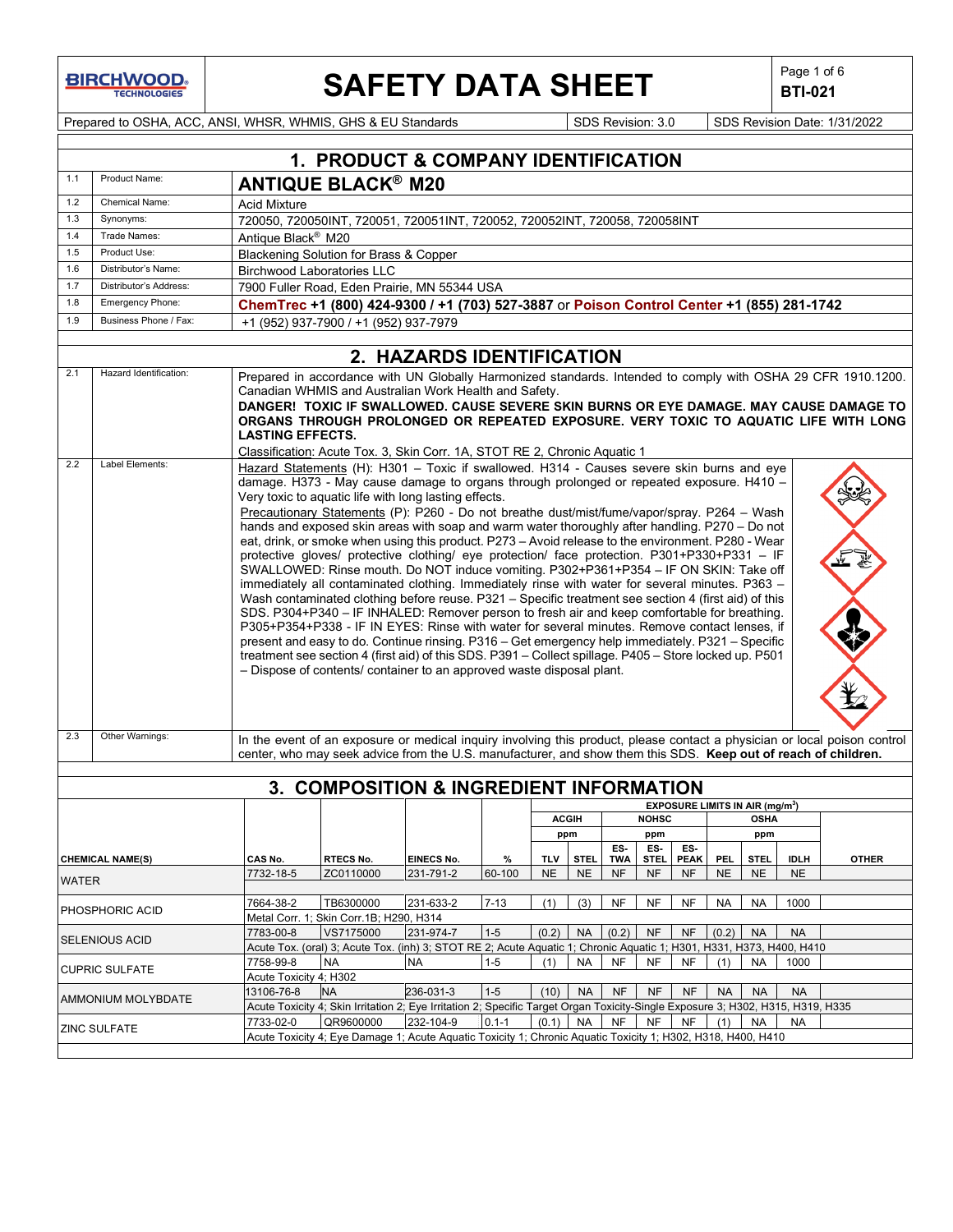# **SAFETY DATA SHEET**  $\left|\begin{array}{cc} \text{Page 2 of 6} \\ \text{BTI-021} \end{array}\right|$

**BTI-021**

Prepared to OSHA, ACC, ANSI, WHSR, WHMIS, GHS & EU Standards Superinted Superinted SDS Revision: 3.0 SDS Revision Date: 1/31/2022

|     | <b>4. FIRST AID MEASURES</b>                                                                                                                                                                                                                                                                                                                                                                                                                                                                                                                                                                                                  |                                                                                                                                                                                                                                                                                                                                                                                                                                                                                                                                                                                                                                                                                                                                                                 |                                                                                                                                                                                                                                                                                                                                                                |                             |                         |              |             |  |  |
|-----|-------------------------------------------------------------------------------------------------------------------------------------------------------------------------------------------------------------------------------------------------------------------------------------------------------------------------------------------------------------------------------------------------------------------------------------------------------------------------------------------------------------------------------------------------------------------------------------------------------------------------------|-----------------------------------------------------------------------------------------------------------------------------------------------------------------------------------------------------------------------------------------------------------------------------------------------------------------------------------------------------------------------------------------------------------------------------------------------------------------------------------------------------------------------------------------------------------------------------------------------------------------------------------------------------------------------------------------------------------------------------------------------------------------|----------------------------------------------------------------------------------------------------------------------------------------------------------------------------------------------------------------------------------------------------------------------------------------------------------------------------------------------------------------|-----------------------------|-------------------------|--------------|-------------|--|--|
| 4.1 | First Aid:                                                                                                                                                                                                                                                                                                                                                                                                                                                                                                                                                                                                                    | Ingestion:                                                                                                                                                                                                                                                                                                                                                                                                                                                                                                                                                                                                                                                                                                                                                      | Do not induce vomiting. Call +1 (855) 281-1742 for emergency medical advice. If vomiting occurs, keep<br>victim's head lowered (forward) to keep vomit from entering the lungs. Call 911 for emergency medical<br>transport if any symptoms noted.                                                                                                             |                             |                         |              |             |  |  |
|     |                                                                                                                                                                                                                                                                                                                                                                                                                                                                                                                                                                                                                               | Remove and discard contact lenses if worn and flush eyes with large amounts of water for at least 20<br>Eyes:<br>minutes. Seek immediate medical attention when done rinsing eyes.                                                                                                                                                                                                                                                                                                                                                                                                                                                                                                                                                                              |                                                                                                                                                                                                                                                                                                                                                                |                             |                         |              |             |  |  |
|     |                                                                                                                                                                                                                                                                                                                                                                                                                                                                                                                                                                                                                               | Skin:                                                                                                                                                                                                                                                                                                                                                                                                                                                                                                                                                                                                                                                                                                                                                           | Remove contaminated clothing and wash exposed skin with large amounts of soap and water. Seek medical<br>attention if any blistering, swelling or open sores develop.                                                                                                                                                                                          |                             |                         |              |             |  |  |
|     |                                                                                                                                                                                                                                                                                                                                                                                                                                                                                                                                                                                                                               | Inhalation:                                                                                                                                                                                                                                                                                                                                                                                                                                                                                                                                                                                                                                                                                                                                                     | Move victim to fresh air. Contact emergency medical services (911) if any difficulty in breathing occurs or if<br>victim loses consciousness.                                                                                                                                                                                                                  |                             |                         |              |             |  |  |
| 4.2 | Effects of Exposure:                                                                                                                                                                                                                                                                                                                                                                                                                                                                                                                                                                                                          | Eyes:                                                                                                                                                                                                                                                                                                                                                                                                                                                                                                                                                                                                                                                                                                                                                           | Severe or permanent eye damage.                                                                                                                                                                                                                                                                                                                                |                             |                         |              |             |  |  |
|     |                                                                                                                                                                                                                                                                                                                                                                                                                                                                                                                                                                                                                               | Skin:                                                                                                                                                                                                                                                                                                                                                                                                                                                                                                                                                                                                                                                                                                                                                           | Burns upon direct contact.                                                                                                                                                                                                                                                                                                                                     |                             |                         |              |             |  |  |
|     |                                                                                                                                                                                                                                                                                                                                                                                                                                                                                                                                                                                                                               | Ingestion:<br>Inhalation:                                                                                                                                                                                                                                                                                                                                                                                                                                                                                                                                                                                                                                                                                                                                       | Severe burns of mouth, throat, stomach.<br>Severe irritation or burns in respiratory tract and mucous membranes. Possible lung damage.                                                                                                                                                                                                                         |                             |                         |              |             |  |  |
| 4.3 | Symptoms of Overexposure:                                                                                                                                                                                                                                                                                                                                                                                                                                                                                                                                                                                                     | Eyes:                                                                                                                                                                                                                                                                                                                                                                                                                                                                                                                                                                                                                                                                                                                                                           | Redness, burning, irritation, and swelling around eyes                                                                                                                                                                                                                                                                                                         |                             |                         |              |             |  |  |
|     |                                                                                                                                                                                                                                                                                                                                                                                                                                                                                                                                                                                                                               | Skin:                                                                                                                                                                                                                                                                                                                                                                                                                                                                                                                                                                                                                                                                                                                                                           | Redness, burning, itching, rash, blistering of skin.                                                                                                                                                                                                                                                                                                           |                             |                         |              |             |  |  |
|     |                                                                                                                                                                                                                                                                                                                                                                                                                                                                                                                                                                                                                               | Ingestion:                                                                                                                                                                                                                                                                                                                                                                                                                                                                                                                                                                                                                                                                                                                                                      | Nausea, vomiting, severe abdominal pain.                                                                                                                                                                                                                                                                                                                       |                             |                         |              |             |  |  |
|     |                                                                                                                                                                                                                                                                                                                                                                                                                                                                                                                                                                                                                               | Inhalation:                                                                                                                                                                                                                                                                                                                                                                                                                                                                                                                                                                                                                                                                                                                                                     | Coughing, wheezing, swelling of throat, irritation in mucous membranes, difficulty breathing.                                                                                                                                                                                                                                                                  |                             |                         |              |             |  |  |
| 4.4 | Acute Health Effects:                                                                                                                                                                                                                                                                                                                                                                                                                                                                                                                                                                                                         |                                                                                                                                                                                                                                                                                                                                                                                                                                                                                                                                                                                                                                                                                                                                                                 | May be harmful if inhaled. Material is extremely destructive to the tissue of the mucous membranes and upper respiratory<br>tract. May be harmful if swallowed. Causes burns. May be harmful if absorbed through skin.                                                                                                                                         |                             |                         |              |             |  |  |
| 4.5 | Chronic Health Effects:                                                                                                                                                                                                                                                                                                                                                                                                                                                                                                                                                                                                       |                                                                                                                                                                                                                                                                                                                                                                                                                                                                                                                                                                                                                                                                                                                                                                 | May damage the nervous system, kidney and/or liver.                                                                                                                                                                                                                                                                                                            |                             |                         |              |             |  |  |
| 4.6 | Target Organs:                                                                                                                                                                                                                                                                                                                                                                                                                                                                                                                                                                                                                |                                                                                                                                                                                                                                                                                                                                                                                                                                                                                                                                                                                                                                                                                                                                                                 | Eyes, skin, nervous system, kidneys, liver, respiratory system.                                                                                                                                                                                                                                                                                                |                             |                         |              |             |  |  |
| 4.7 | <b>Medical Conditions Aggravated</b><br>by Exposure:                                                                                                                                                                                                                                                                                                                                                                                                                                                                                                                                                                          |                                                                                                                                                                                                                                                                                                                                                                                                                                                                                                                                                                                                                                                                                                                                                                 | Pre-existing dermatitis, other skin conditions, and disorders of the target                                                                                                                                                                                                                                                                                    | <b>HEALTH</b>               |                         |              | 3           |  |  |
|     |                                                                                                                                                                                                                                                                                                                                                                                                                                                                                                                                                                                                                               |                                                                                                                                                                                                                                                                                                                                                                                                                                                                                                                                                                                                                                                                                                                                                                 | organs (eyes, skin, and respiratory system) or impaired kidney function<br>may be more susceptible to the effects of this substance. 1                                                                                                                                                                                                                         | <b>FLAMMABILITY</b>         |                         |              | 0           |  |  |
|     |                                                                                                                                                                                                                                                                                                                                                                                                                                                                                                                                                                                                                               |                                                                                                                                                                                                                                                                                                                                                                                                                                                                                                                                                                                                                                                                                                                                                                 |                                                                                                                                                                                                                                                                                                                                                                |                             | <b>PHYSICAL HAZARDS</b> |              | $\mathbf 2$ |  |  |
|     |                                                                                                                                                                                                                                                                                                                                                                                                                                                                                                                                                                                                                               |                                                                                                                                                                                                                                                                                                                                                                                                                                                                                                                                                                                                                                                                                                                                                                 |                                                                                                                                                                                                                                                                                                                                                                | <b>PROTECTIVE EQUIPMENT</b> |                         |              | Н           |  |  |
|     |                                                                                                                                                                                                                                                                                                                                                                                                                                                                                                                                                                                                                               |                                                                                                                                                                                                                                                                                                                                                                                                                                                                                                                                                                                                                                                                                                                                                                 |                                                                                                                                                                                                                                                                                                                                                                | <b>EYES</b>                 | <b>SKIN</b>             | <b>LUNGS</b> |             |  |  |
| 4.8 | Notes to Physician:<br>This product contains Selenious Acid and is potentially fatal if ingested even in small amounts. 24-hour admission should<br>be considered in asymptomatic or minimally symptomatic patients as delayed toxic effects including pulmonary edema and<br>multi-organ failure may occur. 24/7 medical toxicology consultation is available at +1 (855) 281-1742.                                                                                                                                                                                                                                          |                                                                                                                                                                                                                                                                                                                                                                                                                                                                                                                                                                                                                                                                                                                                                                 |                                                                                                                                                                                                                                                                                                                                                                |                             |                         |              |             |  |  |
|     |                                                                                                                                                                                                                                                                                                                                                                                                                                                                                                                                                                                                                               |                                                                                                                                                                                                                                                                                                                                                                                                                                                                                                                                                                                                                                                                                                                                                                 |                                                                                                                                                                                                                                                                                                                                                                |                             |                         |              |             |  |  |
|     | <b>5. FIREFIGHTING MEASURES</b>                                                                                                                                                                                                                                                                                                                                                                                                                                                                                                                                                                                               |                                                                                                                                                                                                                                                                                                                                                                                                                                                                                                                                                                                                                                                                                                                                                                 |                                                                                                                                                                                                                                                                                                                                                                |                             |                         |              |             |  |  |
| 5.1 | Fire & Explosion Hazards:                                                                                                                                                                                                                                                                                                                                                                                                                                                                                                                                                                                                     |                                                                                                                                                                                                                                                                                                                                                                                                                                                                                                                                                                                                                                                                                                                                                                 | Non-flammable. May react with metals to release hydrogen gas, which can form explosive mixtures<br>with air. May intensity fire; oxidizer. Keep/Store away from clothing/ combustible materials.                                                                                                                                                               |                             |                         |              |             |  |  |
| 5.2 | <b>Extinguishing Methods:</b><br><b>Firefighting Procedures:</b>                                                                                                                                                                                                                                                                                                                                                                                                                                                                                                                                                              |                                                                                                                                                                                                                                                                                                                                                                                                                                                                                                                                                                                                                                                                                                                                                                 | Use fire-extinguishing media appropriate for surrounding materials.                                                                                                                                                                                                                                                                                            |                             |                         |              |             |  |  |
| 5.3 |                                                                                                                                                                                                                                                                                                                                                                                                                                                                                                                                                                                                                               | As with any fire, firefighters should wear appropriate protective equipment including a MSHA/NIOSH<br>approved or equivalent self-contained breathing apparatus (SCBA) and protective clothing. Fight fires<br>as for surrounding materials. Hazardous decomposition products may be released. Thermal<br>degradation may produce oxides of carbon, phosphorous, selenium and/or nitrogen, hydrocarbons<br>and/or derivatives. Fire should be fought from a safe distance. Keep containers cool until well after the<br>fire is out. Use water spray to cool fire-exposed surfaces and to protect personal. Fight fire upwind.<br>Prevent runoff from fire control or dilution from entering sewers, drains, drinking water supply, or any<br>natural waterway. |                                                                                                                                                                                                                                                                                                                                                                |                             |                         |              |             |  |  |
|     |                                                                                                                                                                                                                                                                                                                                                                                                                                                                                                                                                                                                                               |                                                                                                                                                                                                                                                                                                                                                                                                                                                                                                                                                                                                                                                                                                                                                                 | <b>6. ACCIDENTAL RELEASE MEASURES</b>                                                                                                                                                                                                                                                                                                                          |                             |                         |              |             |  |  |
| 6.1 | Spills:                                                                                                                                                                                                                                                                                                                                                                                                                                                                                                                                                                                                                       | Before cleaning any spill or leak, individuals involved in spill cleanup must wear appropriate Personal Protective Equipment<br>(PPE). Use safety glasses or safety goggles and face shield; use gloves and other protective clothing (e.g., apron, boots,<br>etc.) to prevent skin contact.<br>Small Spills: Wear appropriate protective equipment including gloves and protective eyewear. Use a non-combustible,                                                                                                                                                                                                                                                                                                                                             |                                                                                                                                                                                                                                                                                                                                                                |                             |                         |              |             |  |  |
|     | inert material such as vermiculite or sand to soak up the product and place into a container for later disposal.<br>Large Spills: Keep incompatible materials (e.g., organics such as oil) away from spill. Stay upwind and away from spill or<br>release. Isolate immediate hazard area and keep unauthorized personnel out of area. Stop spill or release if it can be<br>done with minimal risk. Wear appropriate protective equipment including respiratory protection as conditions warrant.<br>Recover as much free liquid as possible and collect in acid-resistant container. Use absorbent to pick up residue. Avoid |                                                                                                                                                                                                                                                                                                                                                                                                                                                                                                                                                                                                                                                                                                                                                                 |                                                                                                                                                                                                                                                                                                                                                                |                             |                         |              |             |  |  |
|     | discharging liquid directly into a sewer or surface waters.                                                                                                                                                                                                                                                                                                                                                                                                                                                                                                                                                                   |                                                                                                                                                                                                                                                                                                                                                                                                                                                                                                                                                                                                                                                                                                                                                                 |                                                                                                                                                                                                                                                                                                                                                                |                             |                         |              |             |  |  |
|     |                                                                                                                                                                                                                                                                                                                                                                                                                                                                                                                                                                                                                               |                                                                                                                                                                                                                                                                                                                                                                                                                                                                                                                                                                                                                                                                                                                                                                 | 7. HANDLING & STORAGE INFORMATION                                                                                                                                                                                                                                                                                                                              |                             |                         |              |             |  |  |
| 7.1 | Work & Hygiene Practices:<br>Avoid breathing mists or spray. Avoid eye and skin contact. Wear protective equipment when handling product. Keep out<br>of the reach of children. Do not eat, drink or smoke when handling this product. Wash thoroughly after handling. Do not<br>expose to heat and flame. Use only in ventilated areas. Keep out of the reach of children. Immediately clean-up and<br>decontaminate any spills or residues.                                                                                                                                                                                 |                                                                                                                                                                                                                                                                                                                                                                                                                                                                                                                                                                                                                                                                                                                                                                 |                                                                                                                                                                                                                                                                                                                                                                |                             |                         |              |             |  |  |
| 7.2 | Storage & Handling:                                                                                                                                                                                                                                                                                                                                                                                                                                                                                                                                                                                                           |                                                                                                                                                                                                                                                                                                                                                                                                                                                                                                                                                                                                                                                                                                                                                                 | Use and store in a cool, dry, well-ventilated location (e.g., local exhaust ventilation, fans) away from heat and direct sunlight.<br>Store in acid-resistant containers. Keep containers covered when not in use. Avoid temperatures above 40°C (120°F).<br>Keep away from incompatible substances (see Section 10). Protect containers from physical damage. |                             |                         |              |             |  |  |
| 7.3 | <b>Special Precautions:</b>                                                                                                                                                                                                                                                                                                                                                                                                                                                                                                                                                                                                   |                                                                                                                                                                                                                                                                                                                                                                                                                                                                                                                                                                                                                                                                                                                                                                 | Empty containers may retain hazardous product residues. Keep/Store away from clothing/ combustible materials.                                                                                                                                                                                                                                                  |                             |                         |              |             |  |  |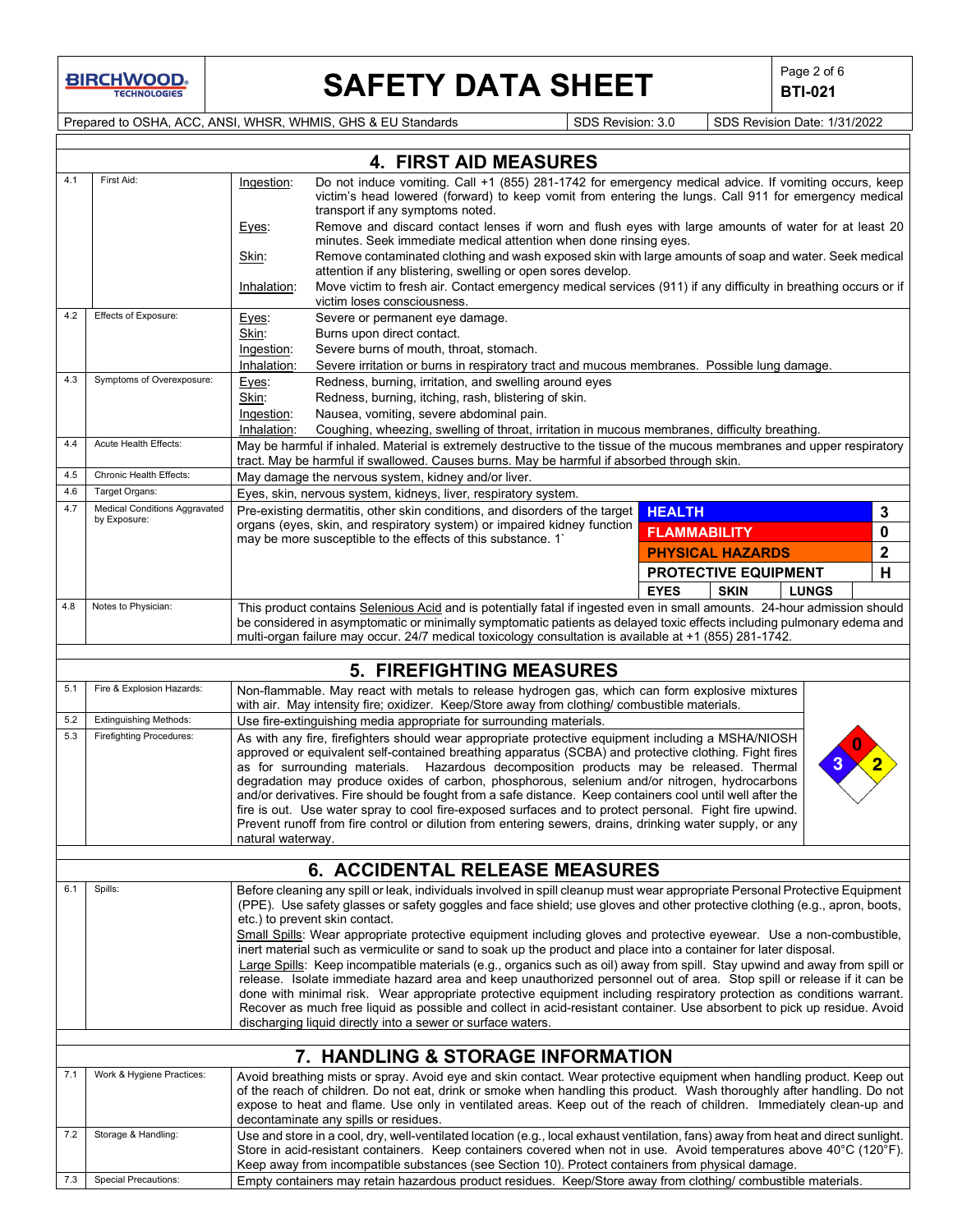

## **SAFETY DATA SHEET**  $\left|\begin{array}{c} \mathsf{Page 3 of 6} \\ \mathsf{BTI-021} \end{array}\right|$

**BTI-021**

Prepared to OSHA, ACC, ANSI, WHSR, WHMIS, GHS & EU Standards Superinted Superinted SDS Revision: 3.0 SDS Revision Date: 1/31/2022

|      | 8. EXPOSURE CONTROLS & PERSONAL PROTECTION                                                      |                                                                                                                                                                                                                                                                                                                                |            |              |               |                    |                    |           |             |             |              |
|------|-------------------------------------------------------------------------------------------------|--------------------------------------------------------------------------------------------------------------------------------------------------------------------------------------------------------------------------------------------------------------------------------------------------------------------------------|------------|--------------|---------------|--------------------|--------------------|-----------|-------------|-------------|--------------|
| .8.1 | <b>Exposure Limits:</b>                                                                         |                                                                                                                                                                                                                                                                                                                                |            | <b>ACGIH</b> |               | <b>NOHSC</b>       |                    |           | <b>OSHA</b> |             | <b>OTHER</b> |
|      | ppm $(mg/m^3)$                                                                                  | <b>CHEMICAL NAME(S)</b>                                                                                                                                                                                                                                                                                                        | <b>TLV</b> | <b>STEL</b>  | <b>ES-TWA</b> | ES.<br><b>STEL</b> | ES-<br><b>PEAK</b> | PEL       | <b>STEL</b> | <b>IDLH</b> |              |
|      |                                                                                                 | PHOSPHORIC ACID                                                                                                                                                                                                                                                                                                                | (1)        | (3)          | <b>NF</b>     | <b>NF</b>          | <b>NF</b>          | <b>NA</b> | <b>NA</b>   | 1000        |              |
|      |                                                                                                 | SELENIOUS ACID                                                                                                                                                                                                                                                                                                                 | (0.2)      | <b>NA</b>    | (0.2)         | <b>NF</b>          | <b>NF</b>          | (0.2)     | <b>NA</b>   | <b>NA</b>   |              |
|      |                                                                                                 | <b>CUPRIC SULFATE</b>                                                                                                                                                                                                                                                                                                          | (1)        | <b>NA</b>    | <b>NF</b>     | <b>NF</b>          | <b>NF</b>          | (1)       | <b>NA</b>   | 1000        |              |
|      |                                                                                                 | AMMONIUM MOLYBDATE                                                                                                                                                                                                                                                                                                             | (10)       | <b>NA</b>    | <b>NF</b>     | <b>NF</b>          | <b>NF</b>          | <b>NA</b> | <b>NA</b>   | <b>NA</b>   |              |
|      |                                                                                                 | <b>ZINC SULFATE</b>                                                                                                                                                                                                                                                                                                            | (0.1)      | <b>NA</b>    | <b>NF</b>     | <b>NF</b>          | <b>NF</b>          | (1)       | <b>NA</b>   | <b>NA</b>   |              |
| 8.2  | Ventilation & Engineering<br>Controls:                                                          | Use local or general exhaust ventilation to effectively remove and prevent buildup of vapors or mist generated from the<br>handling of this product. Ensure appropriate decontamination equipment is available (e.g., sink, safety shower, eye-wash<br>station).                                                               |            |              |               |                    |                    |           |             |             |              |
| 8.3  | Respiratory Protection:                                                                         | In instances where vapors or sprays of this product are generated, and respiratory protection is needed,<br>use only protection authorized by 29 CFR §1910.134, applicable U.S. State regulations, or the Canadian<br>CAS Standard Z94.4-93 and applicable standards of Canadian Provinces, EC member States, or<br>Australia. |            |              |               |                    |                    |           |             |             |              |
| 8.4  | Eye Protection:                                                                                 | Safety glasses with side shields must be used when handling or using this product. A protective face<br>shield is also recommended.                                                                                                                                                                                            |            |              |               |                    |                    |           |             |             |              |
| 8.5  | Hand Protection:                                                                                | Wear protective, chemical-resistant gloves (e.g., neoprene) when using or handling this product.                                                                                                                                                                                                                               |            |              |               |                    |                    |           |             |             |              |
| 8.6  | <b>Body Protection:</b>                                                                         | A chemical resistant apron and/or protective clothing are recommended when handling or using this<br>product.                                                                                                                                                                                                                  |            |              |               |                    |                    |           |             |             |              |
|      |                                                                                                 |                                                                                                                                                                                                                                                                                                                                |            |              |               |                    |                    |           |             |             |              |
|      |                                                                                                 | 9. PHYSICAL & CHEMICAL PROPERTIES                                                                                                                                                                                                                                                                                              |            |              |               |                    |                    |           |             |             |              |
| 9.1  | Appearance:                                                                                     | Clear, blue liquid                                                                                                                                                                                                                                                                                                             |            |              |               |                    |                    |           |             |             |              |
| 9.2  | Odor:                                                                                           | Odorless                                                                                                                                                                                                                                                                                                                       |            |              |               |                    |                    |           |             |             |              |
| 9.3  | Odor Threshold:                                                                                 | <b>NA</b>                                                                                                                                                                                                                                                                                                                      |            |              |               |                    |                    |           |             |             |              |
| 9.4  | pH:                                                                                             | < 1.0                                                                                                                                                                                                                                                                                                                          |            |              |               |                    |                    |           |             |             |              |
| 9.5  | Melting Point/Freezing Point:                                                                   | <b>NA</b>                                                                                                                                                                                                                                                                                                                      |            |              |               |                    |                    |           |             |             |              |
| 9.6  | Initial Boiling Point/Boiling<br>Range:                                                         | $> 100 °C$ ( $> 212 °F$ )                                                                                                                                                                                                                                                                                                      |            |              |               |                    |                    |           |             |             |              |
| 9.7  | Flashpoint:                                                                                     | <b>NA</b>                                                                                                                                                                                                                                                                                                                      |            |              |               |                    |                    |           |             |             |              |
| 9.8  | Upper/Lower Flammability<br>Limits:                                                             | NA                                                                                                                                                                                                                                                                                                                             |            |              |               |                    |                    |           |             |             |              |
| 9.9  | Vapor Pressure:                                                                                 | <b>NA</b>                                                                                                                                                                                                                                                                                                                      |            |              |               |                    |                    |           |             |             |              |
| 9.10 | Vapor Density:                                                                                  | $< 1.0$ (air = 1.0)                                                                                                                                                                                                                                                                                                            |            |              |               |                    |                    |           |             |             |              |
| 9.11 | Relative Density:                                                                               | 1.099                                                                                                                                                                                                                                                                                                                          |            |              |               |                    |                    |           |             |             |              |
| 9.12 | Solubility:                                                                                     | Complete (water)                                                                                                                                                                                                                                                                                                               |            |              |               |                    |                    |           |             |             |              |
| 9.13 | Partition Coefficient (log Pow):                                                                |                                                                                                                                                                                                                                                                                                                                |            |              |               |                    |                    |           |             |             |              |
| 9.14 | Autoignition Temperature:                                                                       | <b>NA</b>                                                                                                                                                                                                                                                                                                                      |            |              |               |                    |                    |           |             |             |              |
| 9.15 | Decomposition Temperature:                                                                      | <b>NA</b>                                                                                                                                                                                                                                                                                                                      |            |              |               |                    |                    |           |             |             |              |
|      |                                                                                                 | <b>NA</b>                                                                                                                                                                                                                                                                                                                      |            |              |               |                    |                    |           |             |             |              |
| 9.16 | Viscosity:                                                                                      | <b>NA</b>                                                                                                                                                                                                                                                                                                                      |            |              |               |                    |                    |           |             |             |              |
| 9.17 | Other Information:                                                                              | Evaporation Rate: $<$ 1.0 (ethyl ether = 1.0)                                                                                                                                                                                                                                                                                  |            |              |               |                    |                    |           |             |             |              |
|      |                                                                                                 |                                                                                                                                                                                                                                                                                                                                |            |              |               |                    |                    |           |             |             |              |
|      |                                                                                                 | <b>10. STABILITY &amp; REACTIVITY</b>                                                                                                                                                                                                                                                                                          |            |              |               |                    |                    |           |             |             |              |
| 10.1 | Stability:                                                                                      | Stable at normal temperatures.                                                                                                                                                                                                                                                                                                 |            |              |               |                    |                    |           |             |             |              |
| 10.2 | Hazardous Decomposition<br>Products:                                                            | Reaction with organics and strong reducing agents can produce organoselenides and hydrogen selenide. Thermal                                                                                                                                                                                                                   |            |              |               |                    |                    |           |             |             |              |
| 10.3 | Hazardous Polymerization:                                                                       | decomposition may produce selenium, nitrogen, phosphoric and copper oxides, and hydrogen fluoride gas.<br>Will not occur.                                                                                                                                                                                                      |            |              |               |                    |                    |           |             |             |              |
| 10.4 | Conditions to Avoid:                                                                            | Excessive heat.                                                                                                                                                                                                                                                                                                                |            |              |               |                    |                    |           |             |             |              |
| 10.5 | Incompatible Substances:                                                                        | Cyanides, water-reactive substances, strong reducing agents, chlorinated cleaners or sanitizers, combustible organic                                                                                                                                                                                                           |            |              |               |                    |                    |           |             |             |              |
|      |                                                                                                 | materials, and most metals.                                                                                                                                                                                                                                                                                                    |            |              |               |                    |                    |           |             |             |              |
|      |                                                                                                 |                                                                                                                                                                                                                                                                                                                                |            |              |               |                    |                    |           |             |             |              |
|      |                                                                                                 | <b>11. TOXICOLOGICAL INFORMATION</b>                                                                                                                                                                                                                                                                                           |            |              |               |                    |                    |           |             |             |              |
| 11.1 | Routes of Entry:                                                                                | Inhalation:<br><b>YES</b>                                                                                                                                                                                                                                                                                                      |            |              | Absorption:   | <b>YES</b>         |                    |           | Ingestion:  | NO          |              |
| 11.2 | <b>Toxicity Data:</b>                                                                           | Solution: LD <sub>50</sub> (oral, rat) = 1030 mg/kg; Cupric Sulfate: LD <sub>50</sub> (oral, rat) = 300 mg/kg; Phosphoric Acid: LD <sub>50</sub> (oral, rat) = 1530                                                                                                                                                            |            |              |               |                    |                    |           |             |             |              |
|      |                                                                                                 | mg/kg                                                                                                                                                                                                                                                                                                                          |            |              |               |                    |                    |           |             |             |              |
| 11.3 | Acute Toxicity:                                                                                 | See Section 4.4                                                                                                                                                                                                                                                                                                                |            |              |               |                    |                    |           |             |             |              |
| 11.4 | Chronic Toxicity:                                                                               | See Section 4.5                                                                                                                                                                                                                                                                                                                |            |              |               |                    |                    |           |             |             |              |
| 11.5 | Suspected Carcinogen:                                                                           | Selenious Acid is listed by IARC on Group 3 (not classifiable as to its carcinogenicity to humans)                                                                                                                                                                                                                             |            |              |               |                    |                    |           |             |             |              |
| 11.6 | Reproductive Toxicity:                                                                          | This product is not reported to cause reproductive toxicity in humans.                                                                                                                                                                                                                                                         |            |              |               |                    |                    |           |             |             |              |
|      | Mutagenicity:                                                                                   | This product is not reported to produce mutagenic effects in humans.                                                                                                                                                                                                                                                           |            |              |               |                    |                    |           |             |             |              |
|      | Embryotoxicity:                                                                                 | This product is not reported to produce embryotoxic effects in humans.                                                                                                                                                                                                                                                         |            |              |               |                    |                    |           |             |             |              |
|      | Teratogenicity:                                                                                 | This product is not reported to cause teratogenic effects in humans.                                                                                                                                                                                                                                                           |            |              |               |                    |                    |           |             |             |              |
|      | This product is not reported to cause reproductive effects in humans.<br>Reproductive Toxicity: |                                                                                                                                                                                                                                                                                                                                |            |              |               |                    |                    |           |             |             |              |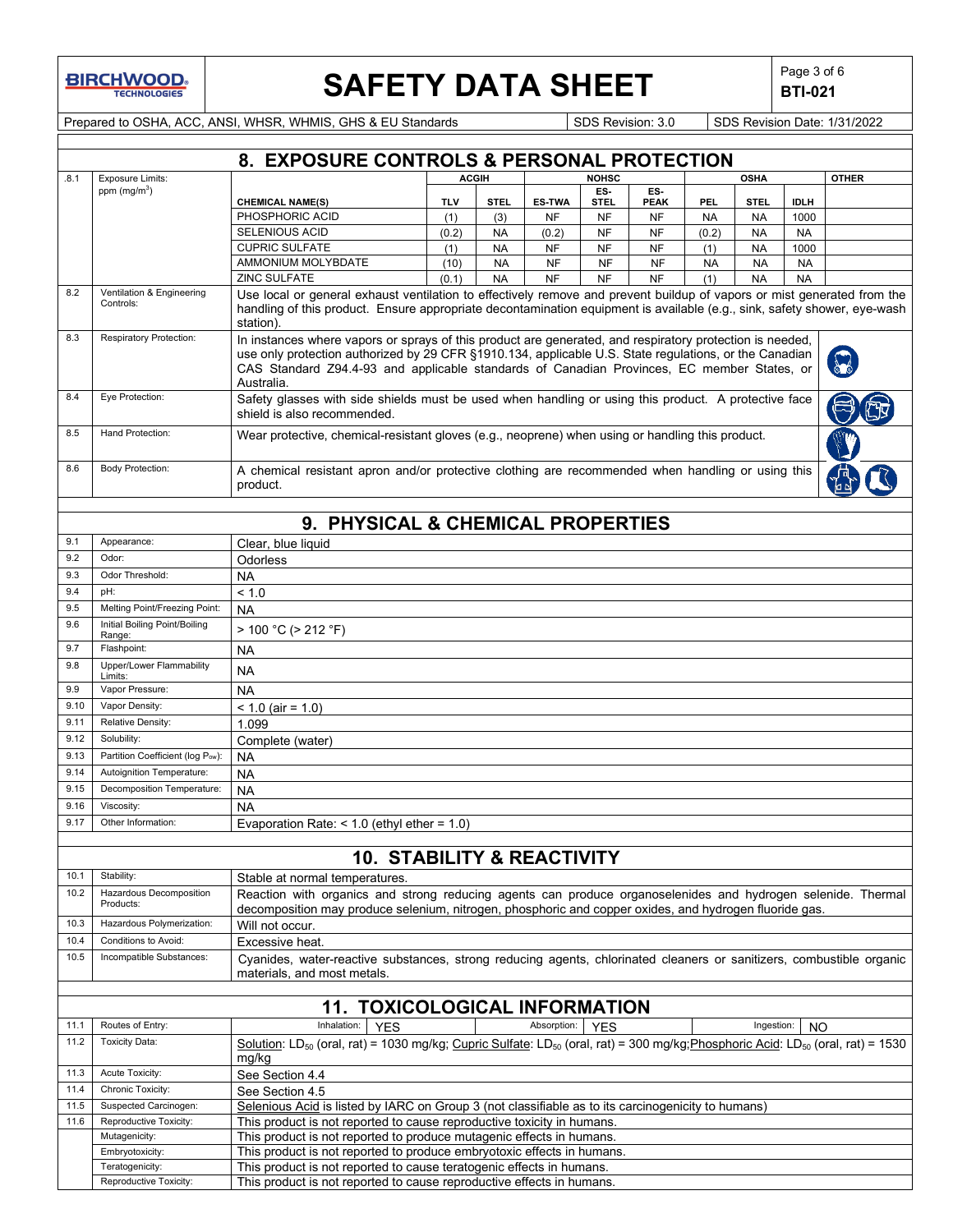# **SAFETY DATA SHEET**  $\left|\begin{array}{cc} \text{Page 4 of 6} \\ \text{BTI-021} \end{array}\right|$

**BTI-021**

Prepared to OSHA, ACC, ANSI, WHSR, WHMIS, GHS & EU Standards Superintendial SDS Revision: 3.0 SDS Revision Date: 1/31/2022

|      |                                     | 11. TOXICOLOGICAL INFORMATION - cont'd                                                                                                                                                                                                            |
|------|-------------------------------------|---------------------------------------------------------------------------------------------------------------------------------------------------------------------------------------------------------------------------------------------------|
| 11.7 | Irritancy of Product:               | See Section 4.2                                                                                                                                                                                                                                   |
| 11.8 | <b>Biological Exposure Indices:</b> | <b>NE</b>                                                                                                                                                                                                                                         |
| 11.9 | Physician Recommendations:          | This product contains Selenious Acid and is potentially fatal if ingested even in small amounts. 24-hour admission should                                                                                                                         |
|      |                                     | be considered in asymptomatic or minimally symptomatic patients as delayed toxic effects including pulmonary edema and                                                                                                                            |
|      |                                     | multi-organ failure may occur. 24/7 medical toxicology consultation is available at +1 (855) 281-1742.                                                                                                                                            |
|      |                                     |                                                                                                                                                                                                                                                   |
|      |                                     | <b>12. ECOLOGICAL INFORMATION</b>                                                                                                                                                                                                                 |
| 12.1 | Environmental Stability:            | There are no specific data available for this product.                                                                                                                                                                                            |
| 12.2 | Effects on Plants & Animals:        | There are no specific data available for this product.                                                                                                                                                                                            |
| 12.3 | Effects on Aquatic Life:            | Very toxic to aquatic life with long lasting effects. Phosphoric Acid: EC <sub>50</sub> (Daphnia magna, 12h) = 4.6 mg/L                                                                                                                           |
|      |                                     |                                                                                                                                                                                                                                                   |
|      |                                     | <b>13. DISPOSAL CONSIDERATIONS</b>                                                                                                                                                                                                                |
| 13.1 | Waste Disposal:                     | Review current local, state and federal laws, codes, statutes and regulations to determine current status and appropriate                                                                                                                         |
|      |                                     | disposal method for the ingredients listed in Section 2. Any disposal practice must be in compliance with local, state, and                                                                                                                       |
|      |                                     | federal laws and regulations. Contact the appropriate agency for specific information. Treatment, transport, storage and                                                                                                                          |
|      | <b>Special Considerations:</b>      | disposal of hazardous waste must be provided by a licensed facility or waste hauler.                                                                                                                                                              |
| 13.2 |                                     | U.S. EPA Hazardous Waste - Characteristic - Corrosive (D002), Characteristic - Toxic (D010)                                                                                                                                                       |
|      |                                     |                                                                                                                                                                                                                                                   |
|      |                                     | <b>14. TRANSPORTATION INFORMATION</b>                                                                                                                                                                                                             |
|      |                                     | The basic description (ID Number, proper shipping name, hazard class & division, packing group) is shown for each mode of transportation. Additional                                                                                              |
| 14.1 |                                     | descriptive information may be required by 49 CFR, IATA/ICAO, IMDG and the CTDGR.                                                                                                                                                                 |
|      | 49 CFR (GND):                       | UN3264, CORROSIVE LIQUIDS, ACIDIC, INORGANIC, N.O.S. (SELENIOUS ACID, PHOSPHORIC                                                                                                                                                                  |
| 14.2 | IATA (AIR):                         | ACID), 8, III, LTD QTY (IP VOL $\leq 5.0$ L)<br>UN3264, CORROSIVE LIQUIDS, ACIDIC, INORGANIC, N.O.S. (SELENIOUS ACID, PHOSPHORIC                                                                                                                  |
|      |                                     | ACID), 8, III, LTD QTY (IP VOL $\leq 0.5$ L)                                                                                                                                                                                                      |
| 14.3 | IMDG (OCN):                         | UN3264, CORROSIVE LIQUIDS, ACIDIC, INORGANIC, N.O.S. (SELENIOUS ACID, PHOSPHORIC                                                                                                                                                                  |
|      |                                     | ACID), 8, III, LTD QTY (IP VOL $\leq 5.0$ L)                                                                                                                                                                                                      |
| 14.4 | TDGR (Canadian GND):                | UN3264, CORROSIVE LIQUIDS, ACIDIC, INORGANIC, N.O.S. (SELENIOUS ACID, PHOSPHORIC                                                                                                                                                                  |
|      |                                     | ACID), 8, III, LTD QTY (IP VOL $\leq 5.0$ L)                                                                                                                                                                                                      |
| 14.5 | ADR/RID (EU):                       | UN3264, CORROSIVE LIQUIDS, ACIDIC, INORGANIC, N.O.S. (SELENIOUS ACID, PHOSPHORIC                                                                                                                                                                  |
|      |                                     | ACID), 8, III, LTD QTY (IP VOL $\leq 5.0$ L)                                                                                                                                                                                                      |
| 14.6 | SCT (MEXICO):                       | UN3264, LIQUIDOS, CORROSIVOS, ACIDO, INORGANICO, N.E.P. (ACIDO SELENIO, ACIDO                                                                                                                                                                     |
| 14.7 | ADGR (AUS):                         | FOSFORICO), 8, III, CANTIDAD LIMITADA (IP VOL ≤ 5.0 L)<br>UN3264, CORROSIVE LIQUIDS, ACIDIC, INORGANIC, N.O.S. (SELENIOUS ACID, PHOSPHORIC                                                                                                        |
|      |                                     | ACID), 8, III, LTD QTY (IP VOL $\leq 5.0$ L)                                                                                                                                                                                                      |
|      |                                     |                                                                                                                                                                                                                                                   |
|      |                                     | <b>15. REGULATORY INFORMATION</b>                                                                                                                                                                                                                 |
| 15.1 | <b>SARA Reporting Requirements:</b> |                                                                                                                                                                                                                                                   |
|      |                                     | This product contains Selenious Acid, Cupric Sulfate and Phosphoric Acid, substances subject to SARA Title III, section<br>313 reporting requirements.                                                                                            |
| 15.2 | <b>SARA TPQ:</b>                    | <b>NA</b>                                                                                                                                                                                                                                         |
| 15.3 | <b>TSCA Inventory Status:</b>       | The components of this product are listed on the TSCA Inventory.                                                                                                                                                                                  |
| 15.4 | <b>CERCLA Reportable Quantity:</b>  | Selenious Acid: 10 lbs (4.54 kg); Cupric Sulfate: 10 lbs (4.54 kg); Phosphoric Acid: 5,000 lbs (2,270 kg)                                                                                                                                         |
| 15.5 | Other Federal Requirements:         | NA                                                                                                                                                                                                                                                |
| 15.6 | Other Canadian Regulations:         | This product has been classified according to the hazard criteria of the HPR and the SDS contains                                                                                                                                                 |
|      |                                     | all of the information required by the HPR. The components of this product are listed on the                                                                                                                                                      |
|      |                                     | DSL/NDSL. None of the components of this product are listed on the Priorities Substances List.                                                                                                                                                    |
|      |                                     | WHMIS Class E (Corrosive Material). WHMIS Class D1 (Materials Causing Immediate and Serious                                                                                                                                                       |
| 15.7 | State Regulatory Information:       | Toxic Effects).                                                                                                                                                                                                                                   |
|      |                                     | Selenious Acid is found on the following state criteria lists: Florida Toxic Substances List (FL), Massachusetts Hazardous<br>Substances List (MA), Minnesota Hazardous Substances List (MN), Pennsylvania Right-to-Know List (PA), and Wisconsin |
|      |                                     | Hazardous Substances List (WI).                                                                                                                                                                                                                   |
|      |                                     | Zinc Sulfate is found on the following state criteria lists: MA, and PA.                                                                                                                                                                          |
|      |                                     | Phosphoric Acid is found on the following state criteria lists: FL, MA, MN, and PA.                                                                                                                                                               |
|      |                                     | No other ingredients in this product, present in a concentration of 1.0% or greater, are listed on any of the following state                                                                                                                     |
|      |                                     | criteria lists: California Proposition 65 (CA65), Delaware Air Quality Management List (DE), Florida Toxic Substances                                                                                                                             |
|      |                                     | List (FL), Massachusetts Hazardous Substances List (MA), Michigan Critical Substances List (MI), Minnesota Hazardous                                                                                                                              |
|      |                                     | Substances List (MN), New Jersey Right-to-Know List (NJ), New York Hazardous Substances List (NY), Pennsylvania<br>Right-to-Know List (PA), Washington Permissible Exposures List (WA), Wisconsin Hazardous Substances List (WI). This            |
|      |                                     | product does not contain any chemicals known to the State of California to cause cancer or other reproductive harm. For                                                                                                                           |

more information go to <u>www.P65Warnings.ca.gov</u>.

15.8 Other Requirements: This product is found on the following inventory lists: Australia - AICS, China – IECSC, Europe – ELINCS/EINEC,

Japan – ENCS; Korea – KECI; New Zealand – NZIoC; {Philippines – PICCS; USA – TSCA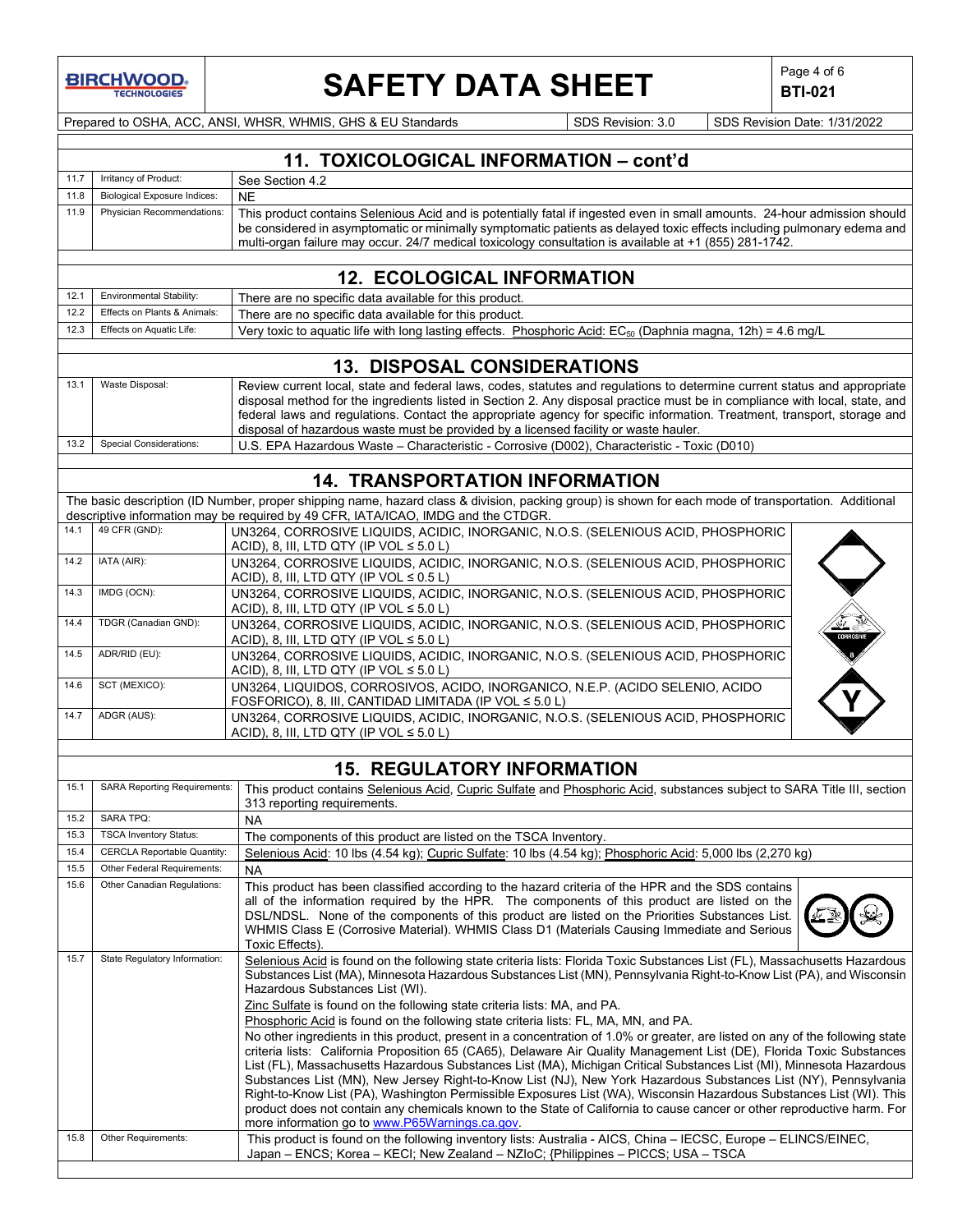# **SAFETY DATA SHEET**  $\left|\begin{array}{cc} \text{Page 5 of 6} \\ \text{BIT-021} \end{array}\right|$

**BTI-021**

Prepared to OSHA, ACC, ANSI, WHSR, WHMIS, GHS & EU Standards Superinted SDS Revision: 3.0 SDS Revision Date: 1/31/2022

|      |                      | <b>16. OTHER INFORMATION</b>                                                                                                                                                                                                                                                                                                                                                                                                                                                                                                                                                                                                                                                                                                                                                                                                                                                                                                                                                                                                                                                                                                                                                                                  |                                         |  |  |  |  |  |
|------|----------------------|---------------------------------------------------------------------------------------------------------------------------------------------------------------------------------------------------------------------------------------------------------------------------------------------------------------------------------------------------------------------------------------------------------------------------------------------------------------------------------------------------------------------------------------------------------------------------------------------------------------------------------------------------------------------------------------------------------------------------------------------------------------------------------------------------------------------------------------------------------------------------------------------------------------------------------------------------------------------------------------------------------------------------------------------------------------------------------------------------------------------------------------------------------------------------------------------------------------|-----------------------------------------|--|--|--|--|--|
| 16.1 | Other Information:   | DANGER! TOXIC IF SWALLOWED, CAUSE SEVERE SKIN BURNS OR EYE DAMAGE. MAY CAUSE DAMAGE TO<br>ORGANS THROUGH PROLONGED OR REPEATED EXPOSURE. VERY TOXIC TO AQUATIC LIFE WITH LONG<br>LASTING EFFECTS. Obtain, read, and follow all safety instructions before use. Do not breathe<br>dust/mist/fume/vapor/spray. Wash hands and exposed skin areas with soap and warm water thoroughly after handling. Do<br>not eat, drink, or smoke when using this product. Avoid release to the environment. Wear protective gloves/ protective<br>clothing/ eye protection/ face protection. IF SWALLOWED: Rinse mouth. Do NOT induce vomiting. IF ON SKIN: Take off<br>immediately all contaminated clothing. Immediately rinse with water for several minutes. Wash contaminated clothing<br>before reuse. Specific treatment see section 4 (first aid) of this SDS. IF INHALED: Remover person to fresh air and keep<br>comfortable for breathing. IF IN EYES: Rinse with water for several minutes. Remove contact lenses, if present and easy<br>to do. Continue rinsing. Get emergency help immediately. Specific treatment see section 4 (first aid) of this SDS. Collect<br>spillage. KEEP OUT OF REACH OF CHILDREN. |                                         |  |  |  |  |  |
| 16.2 | Terms & Definitions: | See last page of this Safety Data Sheet.                                                                                                                                                                                                                                                                                                                                                                                                                                                                                                                                                                                                                                                                                                                                                                                                                                                                                                                                                                                                                                                                                                                                                                      |                                         |  |  |  |  |  |
| 16.3 | Disclaimer:          | This Safety Data Sheet is offered pursuant to OSHA's Hazard Communication Standard, 29 CFR §1910.1200. Other<br>government regulations must be reviewed for applicability to this product. To the best of ShipMate's & Birchwood<br>Technologies' knowledge, the information contained herein is reliable and accurate as of this date; however, accuracy,<br>suitability or completeness is not guaranteed and no warranties of any type, either expressed or implied, are provided.<br>The information contained herein relates only to the specific product(s). If this product(s) is combined with other materials,<br>all component properties must be considered. Data may be changed from time to time. Be sure to consult the latest<br>edition.                                                                                                                                                                                                                                                                                                                                                                                                                                                      |                                         |  |  |  |  |  |
| 16.4 | Prepared for:        | <b>Birchwood Technologies</b><br>7900 Fuller Road<br>Eden Prairie, MN 55344 USA<br>Tel: +1 (952) 937-7900<br>Fax: +1 (952) 937-7979<br>http://www.birchwoodtechnologies.com                                                                                                                                                                                                                                                                                                                                                                                                                                                                                                                                                                                                                                                                                                                                                                                                                                                                                                                                                                                                                                   | <b>BIRCHWOOD</b><br><b>TECHNOLOGIES</b> |  |  |  |  |  |
| 16.5 | Prepared by:         | ShipMate, Inc.<br>P.O. Box 787<br>Sisters, Oregon 97759-0787 USA<br>Tel: +1 (310) 370-3600<br>Fax: +1 (310) 370-5700<br>http://www.shipmate.com                                                                                                                                                                                                                                                                                                                                                                                                                                                                                                                                                                                                                                                                                                                                                                                                                                                                                                                                                                                                                                                               | angerous Goods<br>Training & Consulting |  |  |  |  |  |